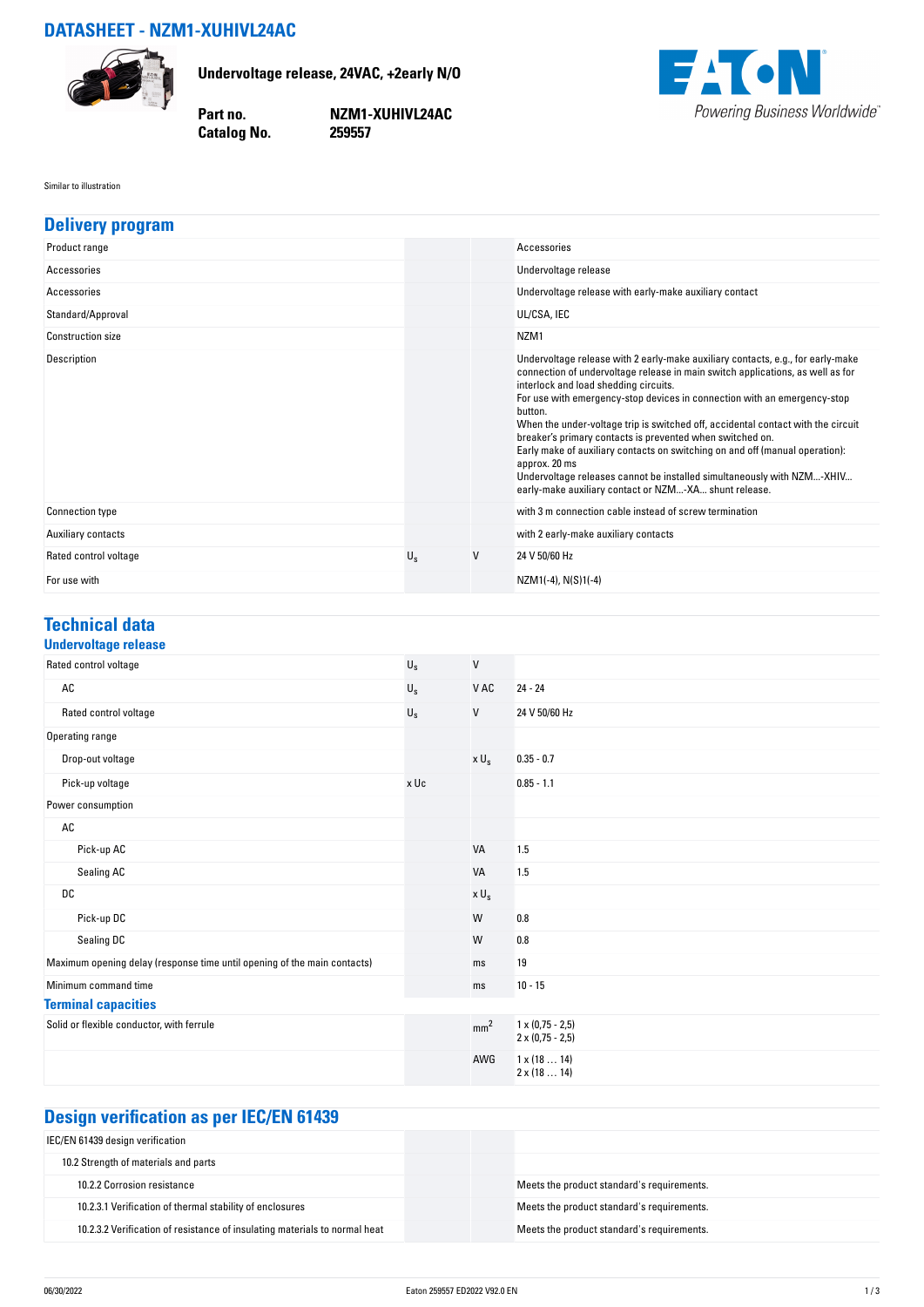| 10.2.3.3 Verification of resistance of insulating materials to abnormal heat<br>and fire due to internal electric effects | Meets the product standard's requirements.                                                                                          |
|---------------------------------------------------------------------------------------------------------------------------|-------------------------------------------------------------------------------------------------------------------------------------|
| 10.2.4 Resistance to ultra-violet (UV) radiation                                                                          | Meets the product standard's requirements.                                                                                          |
| 10.2.5 Lifting                                                                                                            | Does not apply, since the entire switchgear needs to be evaluated.                                                                  |
| 10.2.6 Mechanical impact                                                                                                  | Does not apply, since the entire switchgear needs to be evaluated.                                                                  |
| 10.2.7 Inscriptions                                                                                                       | Meets the product standard's requirements.                                                                                          |
| 10.3 Degree of protection of ASSEMBLIES                                                                                   | Does not apply, since the entire switchgear needs to be evaluated.                                                                  |
| 10.4 Clearances and creepage distances                                                                                    | Meets the product standard's requirements.                                                                                          |
| 10.5 Protection against electric shock                                                                                    | Does not apply, since the entire switchgear needs to be evaluated.                                                                  |
| 10.6 Incorporation of switching devices and components                                                                    | Does not apply, since the entire switchgear needs to be evaluated.                                                                  |
| 10.7 Internal electrical circuits and connections                                                                         | Is the panel builder's responsibility.                                                                                              |
| 10.8 Connections for external conductors                                                                                  | Is the panel builder's responsibility.                                                                                              |
| 10.9 Insulation properties                                                                                                |                                                                                                                                     |
| 10.9.2 Power-frequency electric strength                                                                                  | Is the panel builder's responsibility.                                                                                              |
| 10.9.3 Impulse withstand voltage                                                                                          | Is the panel builder's responsibility.                                                                                              |
| 10.9.4 Testing of enclosures made of insulating material                                                                  | Is the panel builder's responsibility.                                                                                              |
| 10.10 Temperature rise                                                                                                    | The panel builder is responsible for the temperature rise calculation. Eaton will<br>provide heat dissipation data for the devices. |
| 10.11 Short-circuit rating                                                                                                | Is the panel builder's responsibility. The specifications for the switchgear must be<br>observed.                                   |
| 10.12 Electromagnetic compatibility                                                                                       | Is the panel builder's responsibility. The specifications for the switchgear must be<br>observed.                                   |
| 10.13 Mechanical function                                                                                                 | The device meets the requirements, provided the information in the instruction<br>leaflet (IL) is observed.                         |

### **Technical data ETIM 8.0**

Low-voltage industrial components (EG000017) / Under voltage coil (EC001022)

| Electric engineering, automation, process control engineering / Low-voltage switch technology / Circuit breaker (LV < 1 kV) / Undervoltage trip (ecl@ss10.0.1-27-37-04-17 [AKF015013]) |        |                  |  |
|----------------------------------------------------------------------------------------------------------------------------------------------------------------------------------------|--------|------------------|--|
| Rated control supply voltage Us at AC 50HZ                                                                                                                                             | $\vee$ | $24 - 24$        |  |
| Rated control supply voltage Us at AC 60HZ                                                                                                                                             | ٧      | $24 - 24$        |  |
| Rated control supply voltage Us at DC                                                                                                                                                  | V      | $0 - 0$          |  |
| Voltage type for actuating                                                                                                                                                             |        | AC               |  |
| Type of electric connection                                                                                                                                                            |        | Screw connection |  |
| Number of contacts as normally open contact                                                                                                                                            |        | 2                |  |
| Number of contacts as normally closed contact                                                                                                                                          |        | 0                |  |
| Number of contacts as change-over contact                                                                                                                                              |        | 0                |  |
| Delayed                                                                                                                                                                                |        | Yes              |  |
| Suitable for power circuit breaker                                                                                                                                                     |        | No               |  |
| Suitable for off-load switch                                                                                                                                                           |        | Yes              |  |
| Suitable for motor safety switch                                                                                                                                                       |        | No               |  |
| Suitable for overload relay                                                                                                                                                            |        | No               |  |

## **Approvals**

| <b>Product Standards</b>    | UL489; CSA-C22.2 No. 5-09; IEC60947, CE marking |
|-----------------------------|-------------------------------------------------|
| UL File No.                 | E140305                                         |
| UL Category Control No.     | <b>DIHS</b>                                     |
| CSA File No.                | 022086                                          |
| CSA Class No.               | 1437-01                                         |
| North America Certification | UL listed, CSA certified                        |